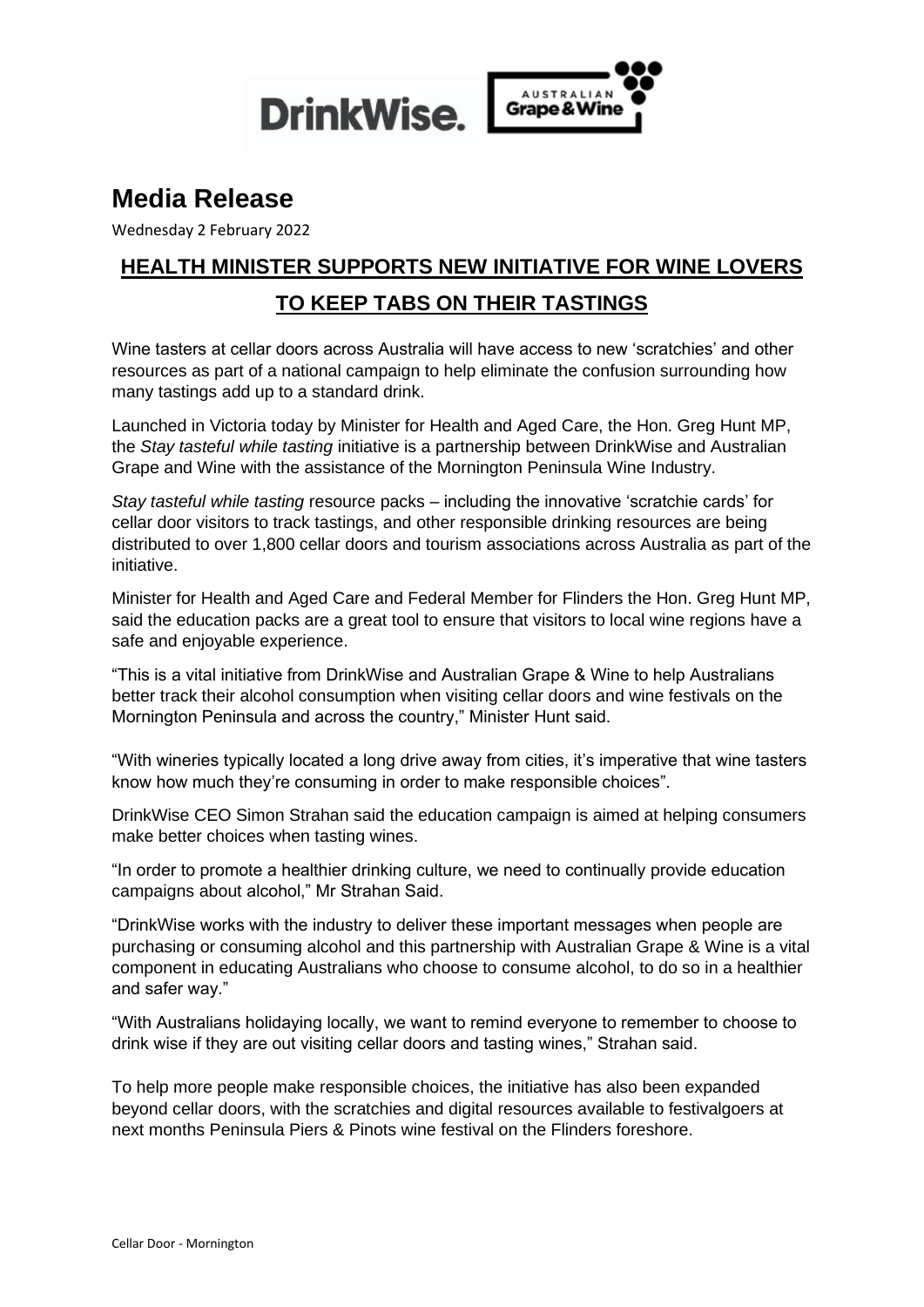

Australian Grape & Wine CEO, Tony Battaglene, added: "We've been absolutely delighted to see so many people visit cellar doors and wine festivals again after the challenges of the last couple of years.

"This new resource and education pack is the perfect way to display to consumers what they need to know to help them make the responsible choice and track their tastings when visiting cellar doors and wine festivals around the country."

Mornington Peninsula Wine CEO, Olivia Barrie said "The Mornington Peninsula is home to some of Australia's great wines and tourism is an essential contributor to our economy. It's been a difficult period for our cellar doors and we're excited to welcome everyone back.

"These resources assist our local wineries to educate our visitors and help them to make responsible choices. Consumer education and duty of care are really important to all of us, so we are actively encouraging all wine businesses in Victoria to use these resources in their cellar doors".

A formal launch of the initiative in Victoria, featuring Minister for Health and Aged Care and Federal Member for Flinders, the Hon. Greg Hunt MP, will be held at 12.30pm on Wednesday 2 February 2022, at Crittenden Estate Winery, 25 Harrisons Road, Dromana.

For more information or interviews please contact:

Sean Sowerby | ENTHRAL | Sean@enthral.com.au or 0438 044 438.

### **About DrinkWise**

DrinkWise is an evidence-based social change organisation dedicated to changing the Australian drinking culture to one that is safer and healthier. We do this through national education campaigns, partnerships with community leaders and organisations, and the development of practical strategies and resources that better support the community in relation to the responsible use of alcohol. DrinkWise is funded through voluntary industry contributions across the alcohol sector and has previously been in receipt of funding from both Coalition and Labor governments.

### **About Australian Grape and Wine Inc**

Australian Grape and Wine Inc is the national association of grape and wine producers. We address issues across the supply-chain that impact on the profitability and sustainability of the sector. We lead and advocate public policy that enhances the ability to responsibly produce, promote and enjoy Australian wine in moderation. Australian Grape & Wine is recognised as a representative organisation for winegrape and wine producers under the Wine Australia Act 2013, and is incorporated under the SA Associations Incorporation Act 1985. We work in partnership with the Australian Government to develop and implement policy that is in the best interests of winegrape growers and winemakers across Australia.

### **About Mornington Peninsula Wine (Mornington Peninsula Vignerons Association)**

Mornington Peninsula Wine (Mornington Peninsula Vignerons Association) is the peak industry body representing grape and wine producers of Mornington Peninsula to promote the wines and region, to represent and advocate for the region's wine industry to government and liaise with related industry and regional associations, and to provide technical research support and activities to the wine industry.